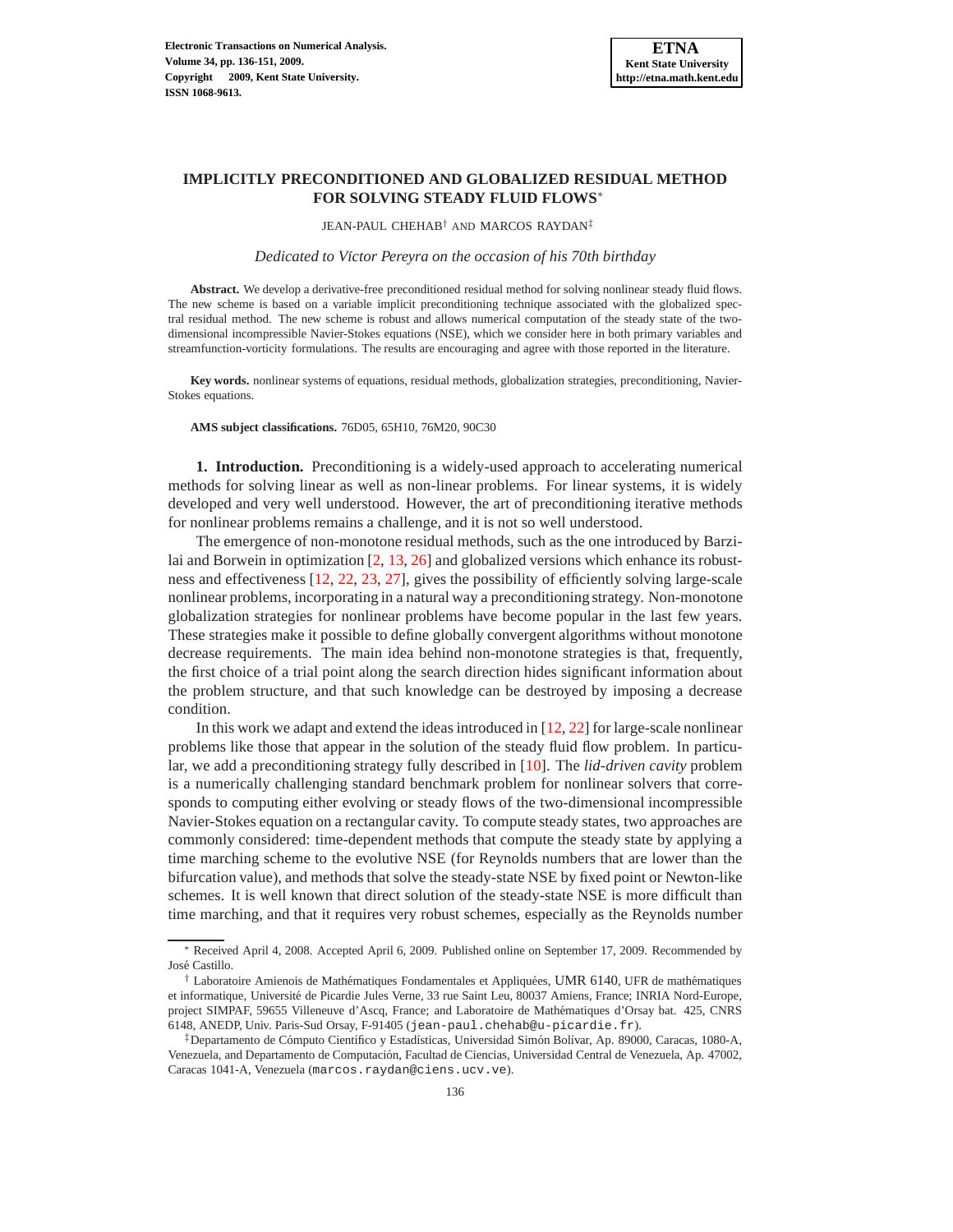Re increases. The literature on this topic is very rich, from, e.g., the relaxation schemes proposed by Crouzeix [\[11](#page-15-7)] to the more recent defect-correction methods; see [\[31](#page-15-8)] and the references therein. However, these methods are very closely related to the structure of the NSE and use a linearization of the equation at each step.

Our aim in this article is to compute the solution of the steady-state NSE by an implicit preconditioned version of the spectral residual method, with globalization. The method we introduce here uses only the solution of the linear part of the equation, which can be obtained efficiently with a fast solver (e.g., FFT and multigrid).

The article is organized as follows. First, in Section [2,](#page-1-0) after describing the inverse preconditioning strategy and the globalization strategy for the residual scheme, we derive our new algorithm combining the dynamical and the optimization approach. Then, in Section [3,](#page-6-0) we adapt the discretization of the steady-state two-dimensional incompressible Navier-Stokes equations to the framework of the nonlinear scheme. Finally, in Section [4,](#page-9-0) as a numerical illustration, we present the solution of the steady-state NSE for different Reynolds numbers (up to  $\text{Re} = 5000$ ). We solve the problem in the primary variables as well as in stream function-vorticity formulation. Our results agree with the ones in the literature and show the robustness of the proposed method.

<span id="page-1-0"></span>**2. The basic algorithm and its ingredients.** In a general framework, let us consider the nonlinear system of equations

<span id="page-1-1"></span>
$$
F(x) = 0,\t\t(2.1)
$$

where  $F: \mathbb{R}^n \to \mathbb{R}^n$  is a continuously differentiable mapping. This framework generalizes the nonlinear systems that appear, for example, after discretizing the steady-state models for fluid flows, to be discussed later in this work.

To solve [\(2.1\)](#page-1-1), some iterative schemes have been recently presented that systematically use the residual vectors as search directions [\[12](#page-15-2), [22](#page-15-3)]; i.e., the iterations are defined as

<span id="page-1-2"></span>
$$
x_{k+1} = x_k \pm \lambda_k \ F(x_k), \tag{2.2}
$$

where  $\lambda_k > 0$  is the step-length and the search direction is either  $F(x_k)$  or  $-F(x_k)$  depending on which one is a descent direction for the merit function

$$
f(x) = ||F(x)||_2^2 = F(x)^T F(x).
$$
 (2.3)

These schemes are effective and competitive with Newton-Krylov schemes for large-scale nonlinear systems [\[5](#page-14-1), [6,](#page-14-2) [21](#page-15-9)] when the step lengths are suitably chosen. The convergence of [\(2.2\)](#page-1-2) is associated with a derivative-free non-monotone line search, fully described in [\[12](#page-15-2)], which will be discussed in the forthcoming subsections.

There are many choices of the step length  $\lambda_k$  for which convergence is guaranteed. The well-known non-monotone spectral choice has interesting properties; it is defined as the absolute value of

<span id="page-1-3"></span>
$$
\frac{s_{k-1}^T s_{k-1}}{s_{k-1}^T y_{k-1}},\tag{2.4}
$$

where  $s_{k-1} = x_k - x_{k-1}$ , and  $y_{k-1} = F(x_k) - F(x_{k-1})$ . Obtaining the step length using [\(2.4\)](#page-1-3) requires a reduced amount of computational work, accelerates the convergence of the process, and involves the last two iterations in a way that incorporates first-order information into the search direction [\[2,](#page-14-0) [13,](#page-15-0) [17,](#page-15-10) [26\]](#page-15-1).

In the forthcoming subsections, we discuss the preconditioned version of the basic scheme [\(2.2\)](#page-1-2) and the specific inverse preconditioner to be used in this work, the globalization strategy to guarantee global convergence, and how to obtain the step lengths that accelerate the convergence while improving the stability of the process.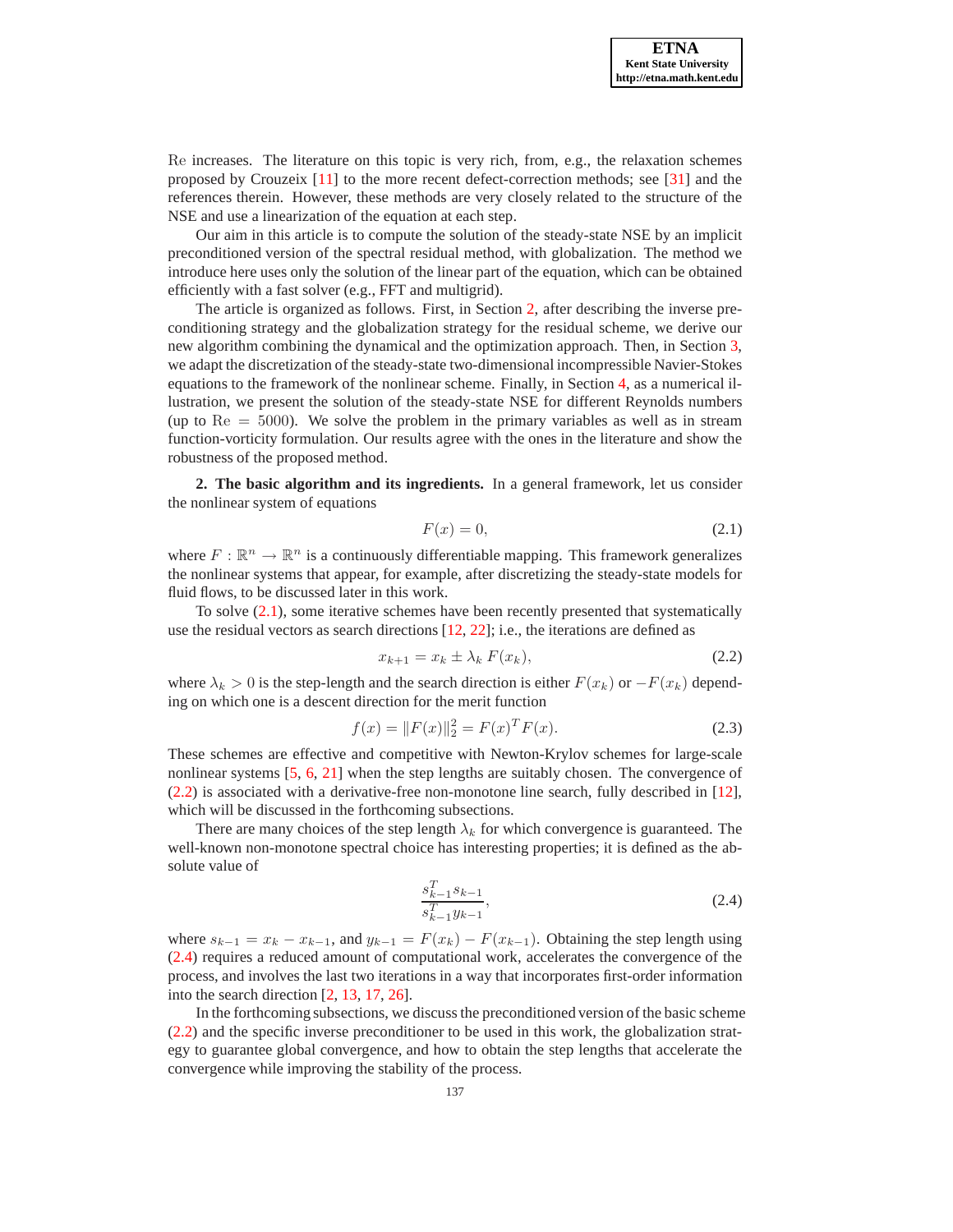**2.1. The preconditioned scheme.** In order to present the preconditioned version of [\(2.2\)](#page-1-2) we extend the ideas discussed in [\[23\]](#page-15-4) for unconstrained minimization to the solution of [\(2.1\)](#page-1-1). The well-known and somehow ideal Newton's method for solving [\(2.1\)](#page-1-1) from an initial guess  $x_0$  can be written as

$$
x_{k+1} = x_k - J_k^{-1} F(x_k), \tag{2.5}
$$

where  $J_k = J(x_k)$  and  $J(x)$  is the Jacobian of F evaluated at x.

Recently, a preconditioned scheme, associated to the gradient direction, was proposed to solve unconstrained minimization problems  $[23]$ . When solving  $(2.1)$ , the preconditioned version of [\(2.2\)](#page-1-2) produces the iterates

<span id="page-2-0"></span>
$$
x_{k+1} = x_k + \lambda_k z_k, \tag{2.6}
$$

where  $z_k = \pm C_k F(x_k)$ ,  $C_k$  is a nonsingular approximation to  $J_k^{-1}$ , and the scalar  $\lambda_k$  is given by

$$
\lambda_k = (\lambda_{k-1}) \frac{z_{k-1}^T z_{k-1}}{z_{k-1}^T y_{k-1}}.
$$
\n(2.7)

In [\(2.6\)](#page-2-0), if  $C_k = I$  (the identity matrix) for all k, then  $z_k = \pm F(x_k)$ , and since  $s_{k-1} =$  $\lambda_{k-1}z_{k-1}$  then  $\lambda_k$  coincides with [\(2.4\)](#page-1-3). Therefore, if  $C_k = I$  the method reduces to [\(2.2\)](#page-1-2). On the other hand, if the sequence of iterates converges to  $x^*$ , and we improve the quality of the preconditioner such that  $C(x_k)$  converges to  $J^{-1}(x^*)$  then, as discussed in [\[10](#page-15-6)],  $\lambda_k$ tends to one and we recover Newton's method, which possesses fast local convergence under standard assumptions  $[14]$ . In that sense, the iterative scheme  $(2.6)$  is flexible, and allows intermediate options by choosing suitable approximations  $C_k$  between the identity matrix and the inverse of the Jacobian matrix. For building suitable approximations to  $J^{-1}(x_k)F(x_k)$ , we will test implicit preconditioning schemes that do not require the explicit computation of  $C_k$ , as described in Section [2.2.](#page-2-1)

<span id="page-2-1"></span>**2.2. Inverse preconditioning schemes.** By adapting our recent work on approximating the Newton direction using an ordinary differential equation (ODE) model, we will obtain the inverse preconditioner for  $(2.1)$  in the framework of the iterative global preconditioned residual algorithm presented in the next subsection. To that end, we develop an automatic and implicit scheme to directly approximate the preconditioned direction  $z_k$  at every step in [\(2.6\)](#page-2-0) without *a priori* knowledge of the Jacobian of F and with only a reduced and controlled amount of storage and computation. As we will discuss later, this new scheme avoids as much as possible the cost of any calculations involving matrices, and also allows us to obtain asymptotically the Newton direction by improving the accuracy in the ODE solver.

The method we introduce here starts from the numerical integration of the Newton flow aimed at computing the root of  $F$  as the stable steady state of

<span id="page-2-2"></span>
$$
\frac{dx}{dt} = -(J(x))^{-1}F(x). \tag{2.8}
$$

Notice that the preconditioned gradient method can be obtained by applying a forward Euler method to [\(2.8\)](#page-2-2); see, e.g., [\[1\]](#page-14-3). The value  $||F(x)||$  is decreasing along the integral curves and converges at an exponential rate to zero; for details, see [\[1](#page-14-3), [20\]](#page-15-12) and references therein. Introducing the decoupling

$$
\frac{dx}{dt} = -z\tag{2.9}
$$

$$
J(x)z = F(x),\tag{2.10}
$$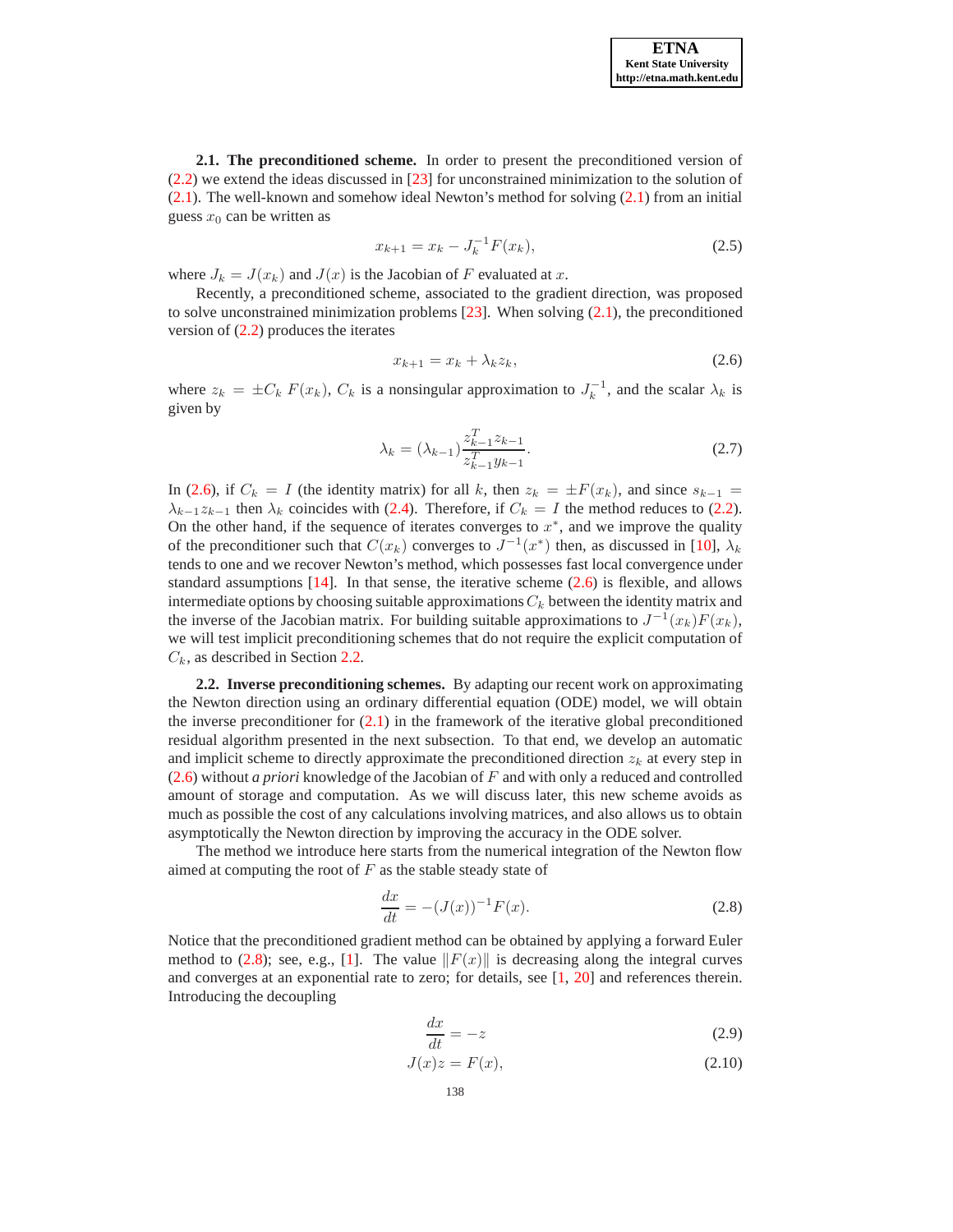we see that the algebraic condition that links  $z$  to  $x$  is, in fact, a preconditioning equation. In order to relax its resolution, a time derivative in  $z$  is added as

<span id="page-3-0"></span>
$$
\frac{dx}{dt} = -z,\tag{2.11}
$$

<span id="page-3-1"></span>
$$
\frac{dz}{dt} = F(x) - J(x)z.
$$
\n(2.12)

This last system allows us to compute numerically the root of  $F$  by an explicit time marching scheme since the steady state is asymptotically stable; see [\[10\]](#page-15-6) for more details. Let  $t_k$  be discrete times, and denote by  $x_k$  and  $z_k$  the numerical approximations to  $x(t_k)$  and  $z(t_k)$ . The application of the simple forward Euler method to  $(2.11)$ – $(2.12)$  reads

$$
x_{k+1} = x_k - (t_{k+1} - t_k)z_k, \tag{2.13}
$$

$$
z_{k+1} = z_k + (t_{k+1} - t_k) (F(x_k) - J(x_k)z_k).
$$
 (2.14)

<span id="page-3-2"></span>REMARK 2.1. As stated above, we want to avoid the computation of the Jacobian matrix, so  $J(x)z$  is classically approached by a finite difference scheme

$$
J(x)z \simeq \frac{F(x+\tau z) - F(x)}{\tau},
$$

for a small given positive real number  $\tau$ .

Notice that the dynamics of the differential system  $(2.11)$ – $(2.12)$  can be very slow. As proposed in [\[10\]](#page-15-6), a way to speed up the convergence to the steady state is to artifically introduce two time scales by computing for every discrete time  $t_k$  an approximation of the steady state of the equation in  $z$ . More precisely, we write

Step 1. With optimization method 1, compute  $z_k$  as an approximation of the steady state of

$$
\frac{dz}{dt} = F(x_k) - \frac{F(x_k + \tau z) - F(x_k)}{\tau},
$$
  
 
$$
z(0) = z_{k-1}.
$$

Step 2. With optimization method 2, compute  $x_{k+1}$  from  $x_k$  by

$$
x_{k+1} = x_k + \lambda_k z_k.
$$

The preconditioning relies on the accuracy for solving step 1. As optimization method 1, we proposed in [\[10\]](#page-15-6) to apply some iterations of Cauchy-like schemes that we describe in Section [2.3.](#page-4-0) As optimization scheme 2, which defines the step  $\lambda_k$ , we use the spectral gradient method. Promising results were obtained in [\[10](#page-15-6)] on some classical optimization problems. However, the solution of steady-state NSE needs a more robust scheme for the time marching of  $x^k$ . The scheme IPR described below becomes crucial in practical cases. We now present the general form of the scheme.

ALGORITHM 2.2 (Implicit Preconditioned Residual Method (IPR)). Step 1. With Cauchy-like minimization, compute  $z_k$  as an approximation of the steady state of

$$
\frac{dz}{dt} = F(x_k) - \frac{F(x_k + \tau z) - F(x_k)}{\tau},
$$
  
 
$$
z(0) = z_{k-1}.
$$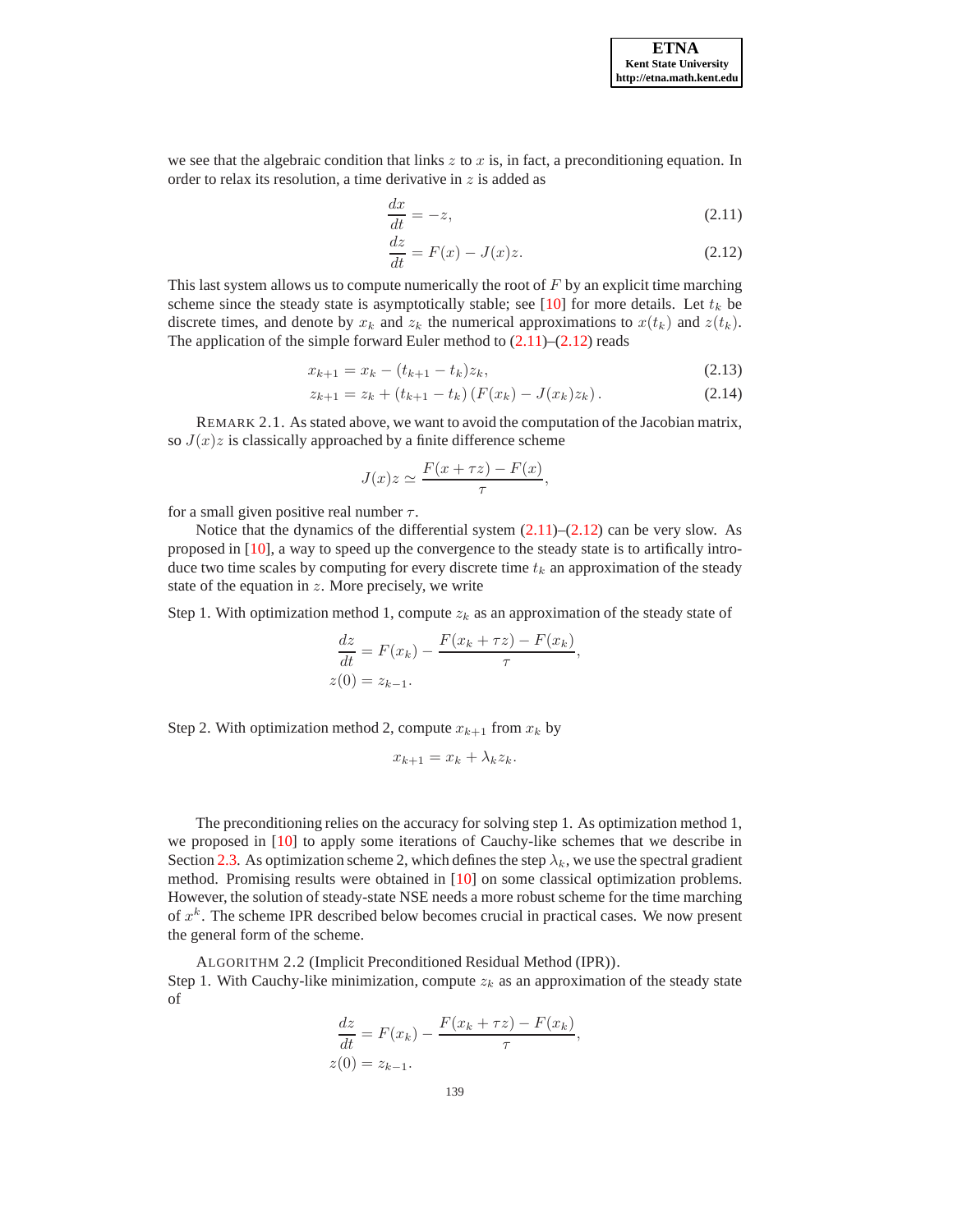Step 2. With GPR, compute  $x_{k+1}$  from  $x_k$  by

$$
x_{k+1} = x_k + \lambda_k z_k.
$$

<span id="page-4-0"></span>**2.3. Generalized Cauchy-type minimization for**  $z_k$ **.** We now describe several ways of computing Cauchy-type step lengths for building  $z_k$  in Step 1 of the IPR method. The computation of a steady state by an explicit scheme can be accelerated by enhancing the stability domain of the scheme, since this allows the use of larger time steps. In that sense, the accuracy of a time marching scheme is not a priority. A simple way to derive more stable methods is to use parametrized one-step schemes and to fit the parameters not to increase the accuracy as in classical Runge-Kutta methods, but to improve the stability. For example, in [\[4](#page-14-4), [9\]](#page-15-13), a method was proposed to iteratively compute fixed points with larger descent parameter starting from a specific numerical time scheme. More precisely, defining  $G(z)$  =  $F(x^k) - (F(x^k + \tau z) - F(x^k))/\tau$ , this method consists of integrating the differential equation

$$
\begin{cases}\n\frac{dy}{dt} = G(y), \\
y(0) = z_{k-1},\n\end{cases}
$$
\n(2.15)

by the p-step scheme

Given  $y_0 = z_{k-1}$ For  $j = 0, \ldots$  until convergence Set  $K_1 = G(y_j)$ For  $m = 2, \ldots, p$ Set  $K_m = G(x_k + \Delta t K_{m-1})$ Set  $y_{k+1} = y_j + \Delta t \sum_{i=0}^p \beta_i K_i$ 

Here  $\sum_{i=1}^{p} \beta_i = 1$ . At convergence, we obtain  $\bar{y}$ , and we set  $z_k = \bar{y}$ , which will be used as our preconditioned direction at iteration k.

Classically, the convergence can be accelerated by computing at each iteration the step length in order to minimize the Euclidean norm of the current residual. This gives rise to variants of the Cauchy scheme [\[8\]](#page-14-5). Of course, the minimizing parameter becomes harder to compute as p increases. We list now the optimal values of the parameters for  $p = 1, 2, 3$ . The case  $p = 3$  represents, as far as we know, a new choice of step length for residual methods. In what follows, for any two vectors v and  $w$ ,  $\langle v, w \rangle = v^T w$ ,  $r^k = F(x_k)$ , and

$$
Av = \frac{F(x_k + \tau v) - F(x_k)}{\tau} \approx J(x_k)v.
$$

•  $p = 1$  (Cauchy method)

$$
\beta_i^k = 1, \ \ \Delta t_k = \frac{\langle Ar^k, r^k \rangle}{\|Ar^k\|^2}.
$$

•  $p = 2$  (Enhanced Cauchy 1 (EC1) see [\[9,](#page-15-13) [10\]](#page-15-6))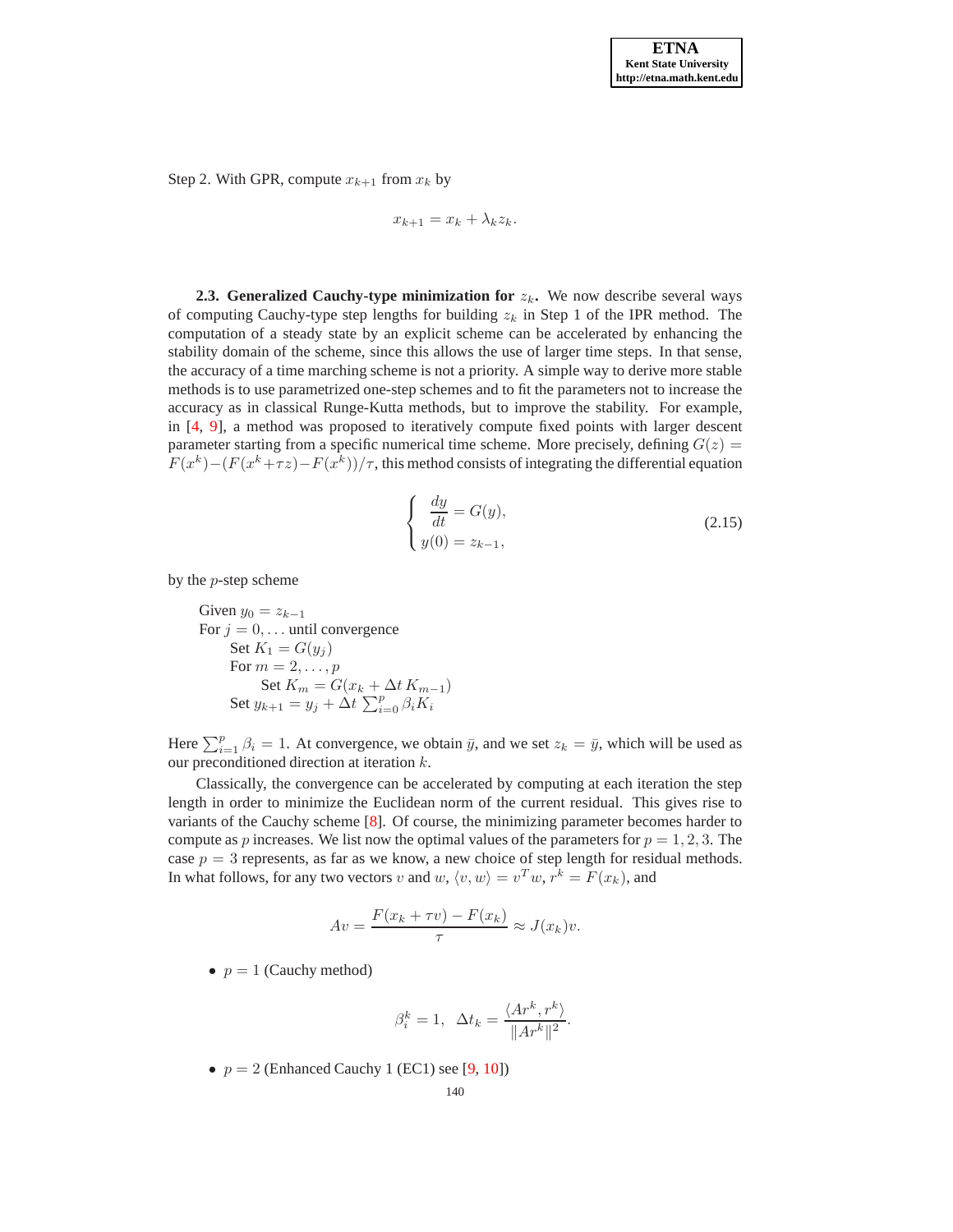We set

$$
a = ||r^k||_2^2, \t b = \langle Ar^k, r^k \rangle, \t c = ||Ar^k||_2^2,
$$
  
\n
$$
d = \langle A^2 r^k, r^k \rangle, \t e = \langle A^2 r^k, Ar^k \rangle, \t f = \langle A^2 r^k, A^2 r^k \rangle,
$$

$$
\Delta t_k = \frac{fb - ed}{fc - e^2}, \qquad \beta_1 = 1 - \frac{\Delta t_k e - d}{\Delta t_k^2 f}, \qquad \beta_2 = 1 - \beta_1.
$$

•  $p = 3$  (Enhanced Cauchy 2 (EC2)) We set

$$
a = ||Ar^k||_2^2,
$$
  
\n
$$
b = ||A^2r^k||_2^2,
$$
  
\n
$$
c = ||A^3r^k||_2^2,
$$
  
\n
$$
d = \langle Ar^k, r^k \rangle,
$$
  
\n
$$
e = \langle A^2r^k, r^k \rangle,
$$
  
\n
$$
f = \langle A^3r^k, r^k \rangle,
$$
  
\n
$$
g = \langle A^2r^k, Ar^k \rangle,
$$
  
\n
$$
\alpha = \langle A^3r^k, Ar^k \rangle,
$$
  
\n
$$
\gamma = \langle A^3r^k, A^2r^k \rangle,
$$

$$
\Delta t_k = \frac{-\alpha \gamma e - g \gamma f + \alpha f b + d \gamma^2 - d c b + g c e}{g^2 c + \alpha^2 b - a c b + a \gamma^2 - 2 \alpha \gamma g},
$$

$$
\beta_1 = 1 + \frac{(\Delta t_k)(\alpha \gamma + gc) + \gamma f - ec}{(\Delta t_k)^2(\gamma^2 - bc)}
$$

$$
\beta_2 = -\frac{(\Delta t_k)^2(-\alpha\gamma + gc) + (\Delta t_k)(\gamma f - ec + \alpha b - \gamma g) - fb + \gamma e}{(\Delta t_k)^3(-bc + \gamma^2)},
$$

,

$$
\beta_3=1-\beta_1-\beta_2.
$$

**2.4. Globalization strategy.** In order to guaranee that the implicit preconditioned residual (IPR) method converges from any initial guess, we need to add a globalization strategy. This is an important feature, especially when dealing with highly nonlinear flow problems and high Reynolds numbers. Indeed, for highly nonlinear problems, pure methods (i.e., without a globalization strategy) will diverge unless the initial guess is very close to the solution, which is not a practical assumption. To avoid the derivatives of the merit function, which are not available, we will adapt the recently developed globalization strategy of La Cruz et al. [\[12\]](#page-15-2) to our preconditioned version.

Assume that  $\{\eta_k\}$  is a sequence such that  $\eta_k > 0$  for all  $k \in \mathbb{N}$  and

$$
\sum_{k=0}^{\infty} \eta_k < \infty. \tag{2.16}
$$

Assume also that  $0 < \gamma < 1$  and  $0 < \sigma_{\min} < \sigma_{\max} < \infty$ . Let M be a positive integer. Let  $\tau_{\min}, \tau_{\max}$  be such that  $0 < \tau_{\min} < \tau_{\max} < 1$ . Given an arbitrary initial point  $x_0 \in \mathbb{R}^n$ , an algorithm that allows us to obtain  $x_{k+1}$  starting from  $x_k$  is given below.

ALGORITHM 2.3 (Global Implicit Preconditioned Residual Method (GIPR)). Step 1.

Choose  $\lambda_k$  such that  $|\lambda_k| \in [\sigma_{\min}, \sigma_{\max}]$  (described in the next subsection). Build the vector  $C_k F(x_k)$  (inverse preconditioned direction).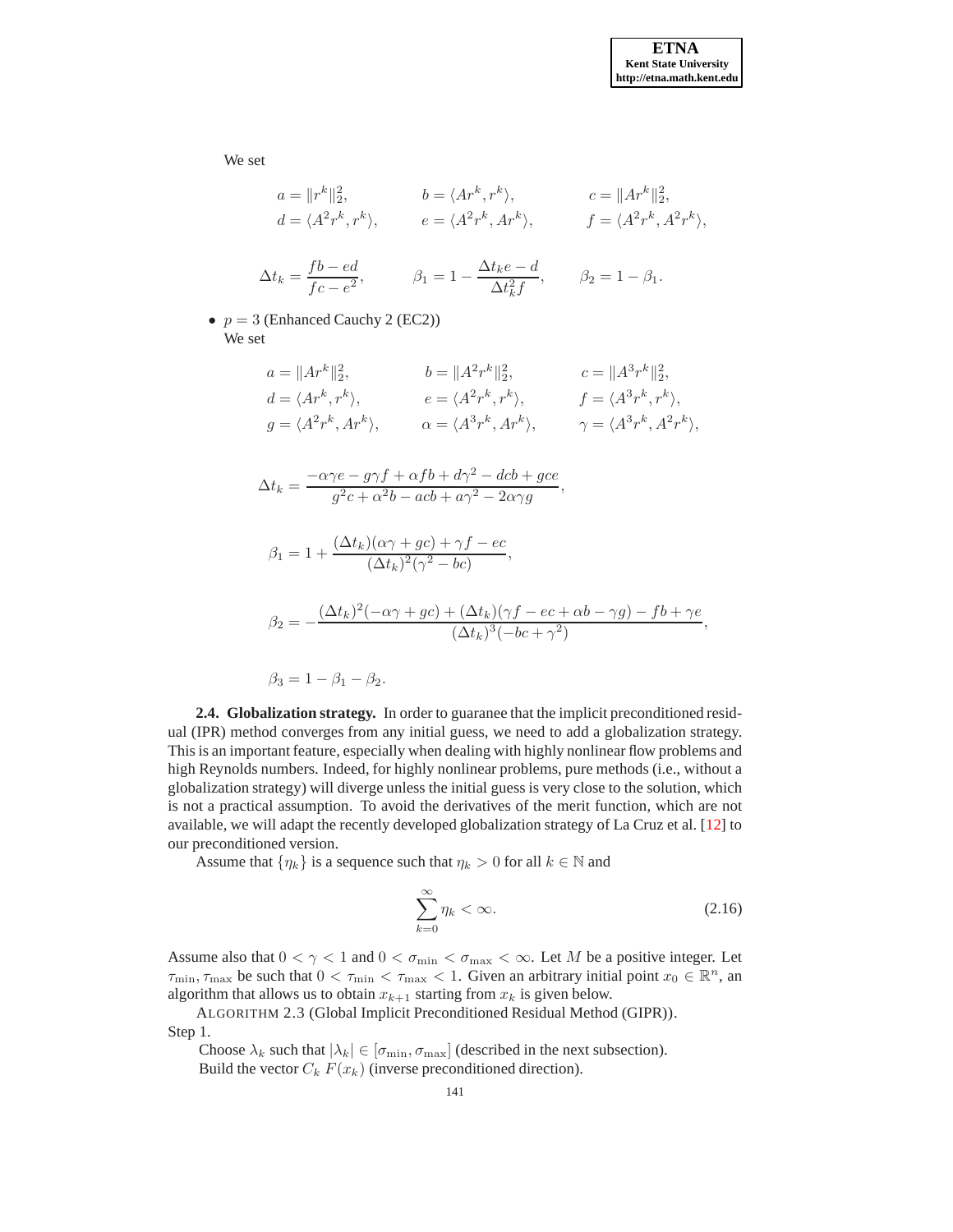Compute  $\bar{f}_k = \max\{f(x_k), \ldots, f(x_{\max\{0, k-M+1\}})\}.$ Set  $z \leftarrow -\lambda_k C_k F(x_k)$ . Set  $\alpha_+ \leftarrow 1, \alpha_- \leftarrow 1$ . Step 2. If  $f(x_k + \alpha_+ z) \leq \bar{f}_k + \eta_k - \gamma \alpha_+^2 ||z||_2^2$  then  $2k + \alpha_+ z \leq 2k + \eta_k - \gamma \alpha_+ ||z||_2$  and<br>Define  $z_k = z, \alpha_k = \alpha_+, x_{k+1} = x_k + \alpha_k z_k$ . Else if  $f(x_k - \alpha_{-}z) \leq \bar{f}_k + \eta_k - \gamma \alpha_-^2 ||z||_2^2$  then Define  $z_k = -z, \alpha_k = \alpha_-, x_{k+1} = x_k + \alpha_k z_k$ . Else Choose  $\alpha_{+\text{new}} \in [\tau_{\min} \alpha_+, \tau_{\max} \alpha_+]$ ,  $\alpha_{-\text{new}} \in [\tau_{\min} \alpha_-, \tau_{\max} \alpha_-]$ . Replace  $\alpha_+ \leftarrow \alpha_{+new}, \ \alpha_- \leftarrow \alpha_{-new}.$ Go to Step 2.

REMARK 2.4. As discussed in [\[12\]](#page-15-2), the algorithm is well defined, i.e., the backtracking process (choosing  $\alpha_{+new}$  and  $\alpha_{-new}$ ) is guaranteed to terminate successfully in a finite number of trials. Moreover, global convergence is also established in [\[12](#page-15-2)]. Indeed, if the symmetric part of the Jacobian of F at any  $x_k$  is positive (or negative) definite for all k, then the sequence  $\{f(x_k)\}\)$  tends to zero.

### <span id="page-6-0"></span>**3. Application to the solution of the steady 2D lid-driven cavity.**

**3.1. The problem.** The equilibrium state of a driven square cavity is described by the steady-state Navier-Stokes equation, which, in primary variables, can be written as

$$
-\frac{1}{\text{Re}}\Delta U + \nabla P + (U \cdot \nabla U) = f \text{ in } \Omega = ]0, 1[^2,
$$
  

$$
\nabla \cdot U = 0 \text{ in } \Omega = ]0, 1[^2,
$$
  

$$
U = \text{BC on } \partial \Omega.
$$
 (3.1)

Here  $U = (u, v)$  is the velocity field, P is the pressure, and f is the external force. For our applications, we will consider the so-called driven cavity case, so  $f = 0$  and the fluid is driven by a proper boundary condition BC. We denote the sides of the unit square  $\Omega$  by  $\Gamma_i, i = 1, \ldots, 4$ :  $\Gamma_1$  is the lower horizontal side,  $\Gamma_3$  is the upper horizontal side,  $\Gamma_2$  is the left vertical side, and  $\Gamma_4$  is the right vertical side. In Figure [3.1,](#page-7-0) we show the location of the main vortices of the steady state of the lid driven cavity: Primary Vortex, Top Left Vortex (TL1), Bottom Right Vortices (BR1 and BR2), and Bottom Left Vortex (BL1). For additional details on this benchmark application, see [\[25\]](#page-15-14).

We distinguish two different driven flows, according to the choice of the boundary conditions on the velocity. More precisely  $U = V = 0$  at the boundary except for U on  $\Gamma_3$ , where we have two options:

- $U(x, 1) = 1$ : Cavity A (lid driven cavity)
- $U(x, 1) = (1 (1 2x)^2)^2$ : Cavity B (regularized lid driven cavity)

# **3.2. Discretization and implementation in primary variables.**

**3.2.1. Discretization.** The discretization is performed on staggered grids of MAC type in order to verify a discrete inf-sup (or Babushka-Brezzi) condition that guarantees the stability; see  $[25]$ . Taking N discretization points in each direction on the pressure grid, we obtain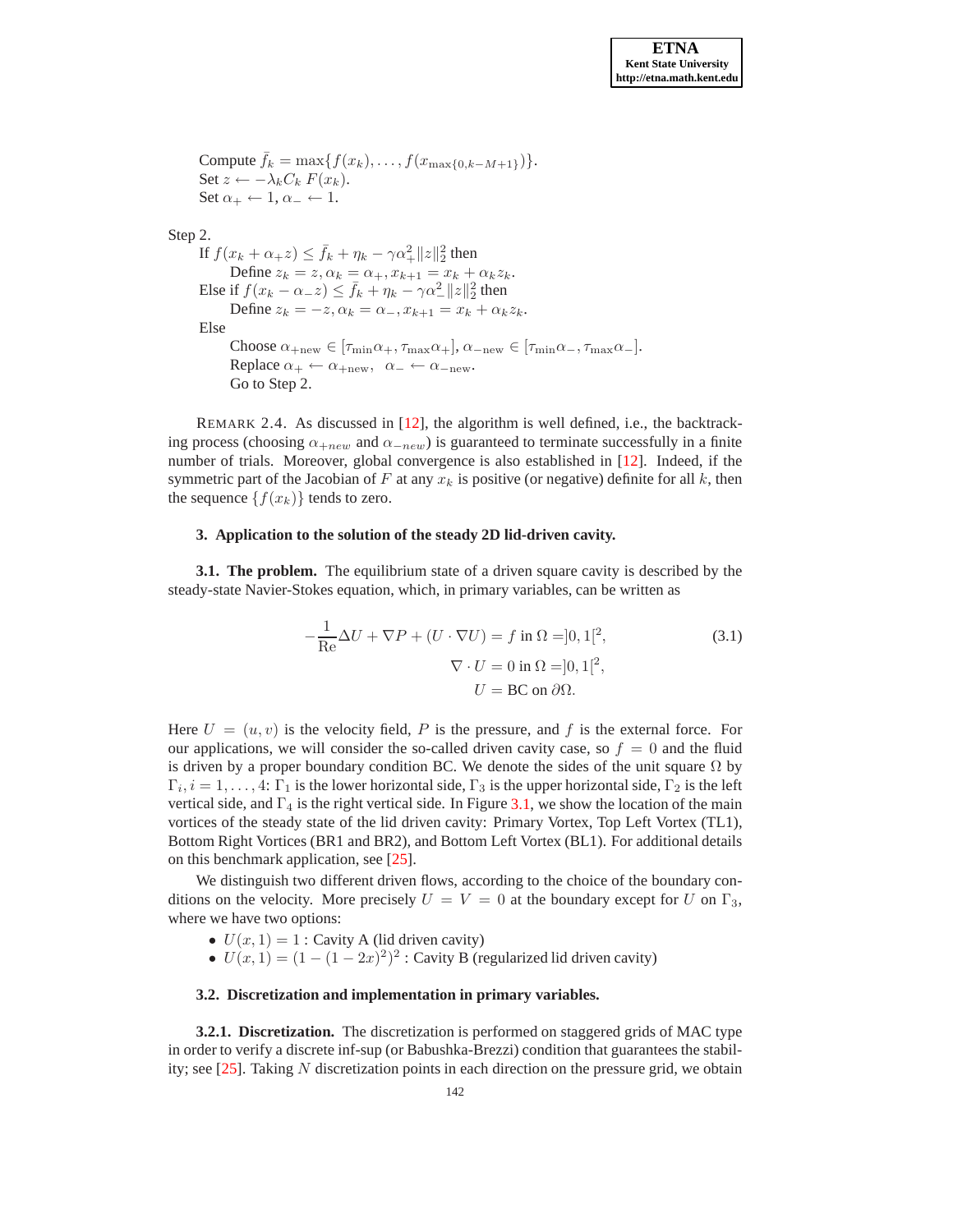

FIGURE 3.1. *The lid driven cavity - Schematic localization of the mean vortex regions*

the linear system

<span id="page-7-1"></span><span id="page-7-0"></span>
$$
\begin{cases}\n\nu A_u U + B_x P + N L_u (U, V) - F_1 = 0, \\
\nu A_v V + B_y P + N L_v (U, V) - F_2 = 0, \\
B_x^t U + B_y^t V = 0,\n\end{cases}
$$
\n(3.2)

where  $U, V \in \mathbb{R}^{N(N-1)}$ ,  $P \in \mathbb{R}^{N \times N}$ , and  $A_u$  and  $A_v$  are the discretization matrices of minus the Laplacian operator on the U and V grids, respectively. Similarly,  $B_x$  and  $B_y$  are the discretization matrices of the first derivative in  $x$  and  $y$  for the pressure in the velocity grids. The operators  $L_u$  and  $L_v$  are the nonlinear terms on U and V respectively; and, finally,  $F_1$ and  $F_2$  are the discrete external forces for the horizontal and the vertical velocities. Equation [\(3.2\)](#page-7-1) is then a square linear system in  $2 \times N(N-1) + N^2$  unknowns.

**3.2.2. Implementation.** The discrete problem [\(3.2\)](#page-7-1) can be written as a nonlinear system

$$
\mathcal{F}(U,V,P)=0,
$$

with the obvious notation.

Now, let  $S$  be the Stokes solution operator defined by

$$
\mathcal{S}(F,G,0) \mapsto (U,V,P),
$$

where  $(U, V, P)$  solves the linear part of  $(3.2)$ , i.e., the Stokes problem

$$
\begin{cases}\n\nu A_u U + B_x P = F, \\
\nu A_v V + B_y P = G, \\
B_x^t U + B_v^t V = 0.\n\end{cases}
$$
\n(3.3)

Finally we introduce the functional  $G$ 

$$
\mathcal{G}((U,V,P)=\mathcal{S}(\mathcal{F}(U,V,P)).
$$
  
143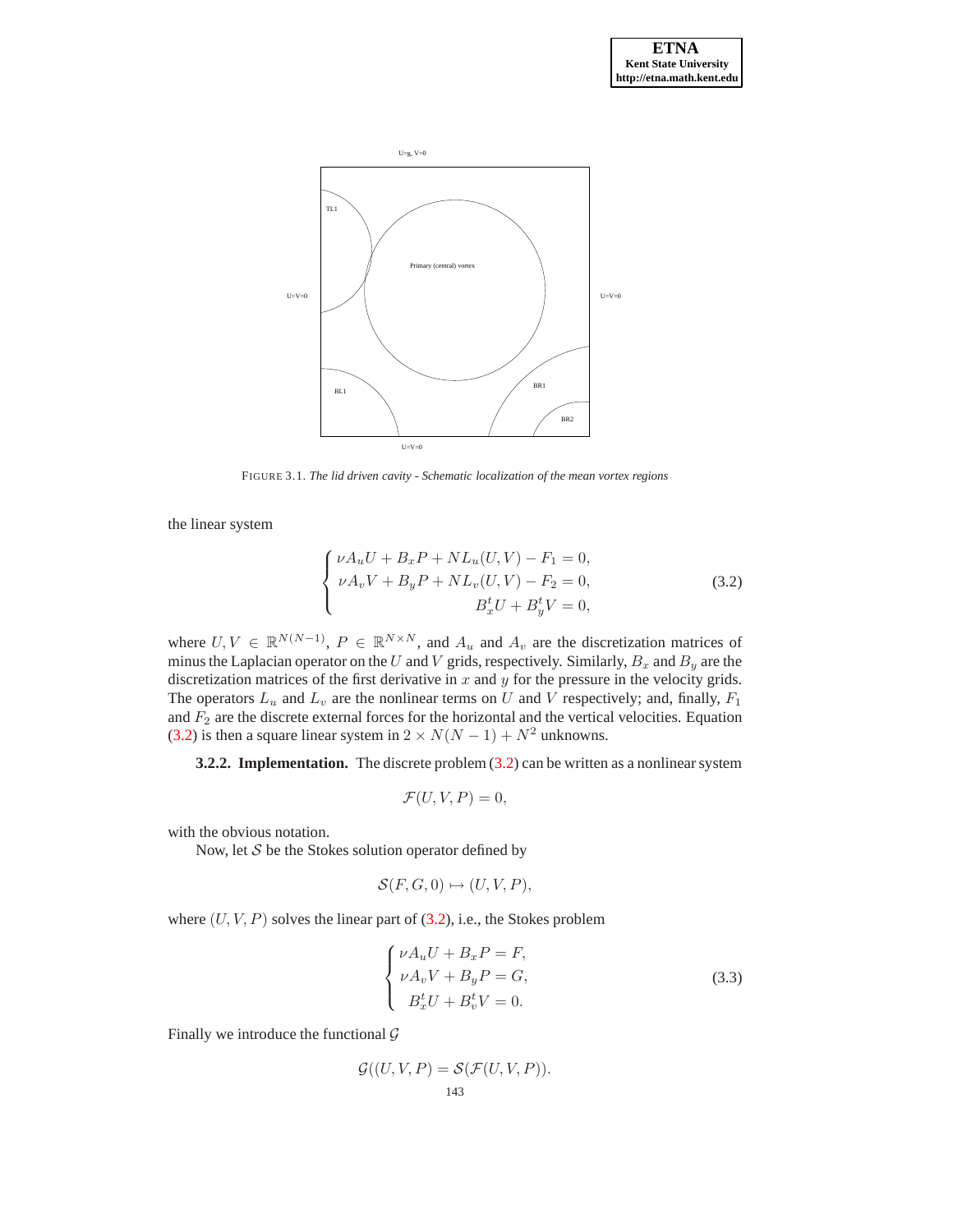The scheme consists of applying the implicit globalized preconditioned gradient method to the differential system

$$
\begin{cases}\n\frac{dX}{dt} = -Z, \\
\frac{dZ}{dt} = \mathcal{G}(X) - \mathcal{H}Z,\n\end{cases}
$$
\n(3.4)

where  $X = (U, V, P)$  and where H is an approximation to the gradient of  $\mathcal{G}(X)$ , as described in Remark [2.1](#page-3-2) of Section [2.3.](#page-4-0)

**3.3. The**  $\omega - \psi$  **formulation.** One of the advantage of the  $\omega - \psi$  formulation is that the NSE are decoupled into two problems: a convection diffusion equation and a Poisson problem. In particular, we can use the FFT to solve the linear problems, as described in this section.

**3.3.1. The formulation.** The  $\omega - \psi$  formulation is obtained by taking the curl of the NSE [\[16,](#page-15-15) [25\]](#page-15-14). Let  $\omega = \frac{\partial u}{\partial y} - \frac{\partial v}{\partial x}$ , and write  $u = \frac{\partial \psi}{\partial y}$ ,  $v = -\frac{\partial \psi}{\partial x}$ , where  $\nabla \psi = \omega$ . Then we have the equations

$$
-\frac{1}{\text{Re}}\Delta\omega + \frac{\partial\psi}{\partial y}\frac{\partial\omega}{\partial x} - \frac{\partial\psi}{\partial x}, \frac{\partial\omega}{\partial y} = 0,
$$
\n(3.5)

$$
\Delta \psi = \omega,\tag{3.6}
$$

$$
\omega(x,0) = \omega_0(x). \tag{3.7}
$$

The boundary conditions on  $\omega$  are derived using the standard approach based on the discretization of  $\Delta \psi$  on the boundaries; see [\[16,](#page-15-15) [25\]](#page-15-14). With the conditions on u and v [16, [25](#page-15-14)], we have

$$
\omega(x, 0, t) = \frac{\partial^2 \psi}{\partial y^2}(x, 0, t) \text{ on } \Gamma_1,
$$
  

$$
\omega(x, 1, t) = \frac{\partial^2 \psi}{\partial y^2}(x, 1, t) \text{ on } \Gamma_3,
$$
  

$$
\omega(0, y, t) = \frac{\partial^2 \psi}{\partial x^2}(0, y, t) \text{ on } \Gamma_2,
$$
  

$$
\omega(1, y, t) = \frac{\partial^2 \psi}{\partial x^2}(1, y, t) \text{ on } \Gamma_4.
$$

Therefore, since  $\psi_{\partial\Omega} = 0$  and  $u = \partial \psi / \partial y$ ,  $v = -\partial \psi / \partial x$ , we obtain by using Taylor expansions

<span id="page-8-0"></span>
$$
\omega_{i,0} = \frac{1}{2h^2} \left( \psi_{i,1} - 8\psi_{i,2} \right),\tag{3.8}
$$

$$
\omega_{i,N+1} = \frac{1}{2h^2} \left( -\psi_{i,N-1} + 8\psi_{i,N} - 6hg(ih) \right),\tag{3.9}
$$

<span id="page-8-1"></span>
$$
\omega_{0,j} = \frac{1}{2h^2} \left( \psi_{1,j} - 8\psi_{2,j} \right),\tag{3.10}
$$

$$
\omega_{N+1,j} = \frac{1}{2h^2} \left( -\psi_{N-1,j} + 8\psi_{N,j} \right). \tag{3.11}
$$

Here  $g(x)$  denotes the boundary condition function for the horizontal velocity at the boundary Γ3. Homogeneous Dirichlet boundary conditions apply to ψ, and the operators are discretized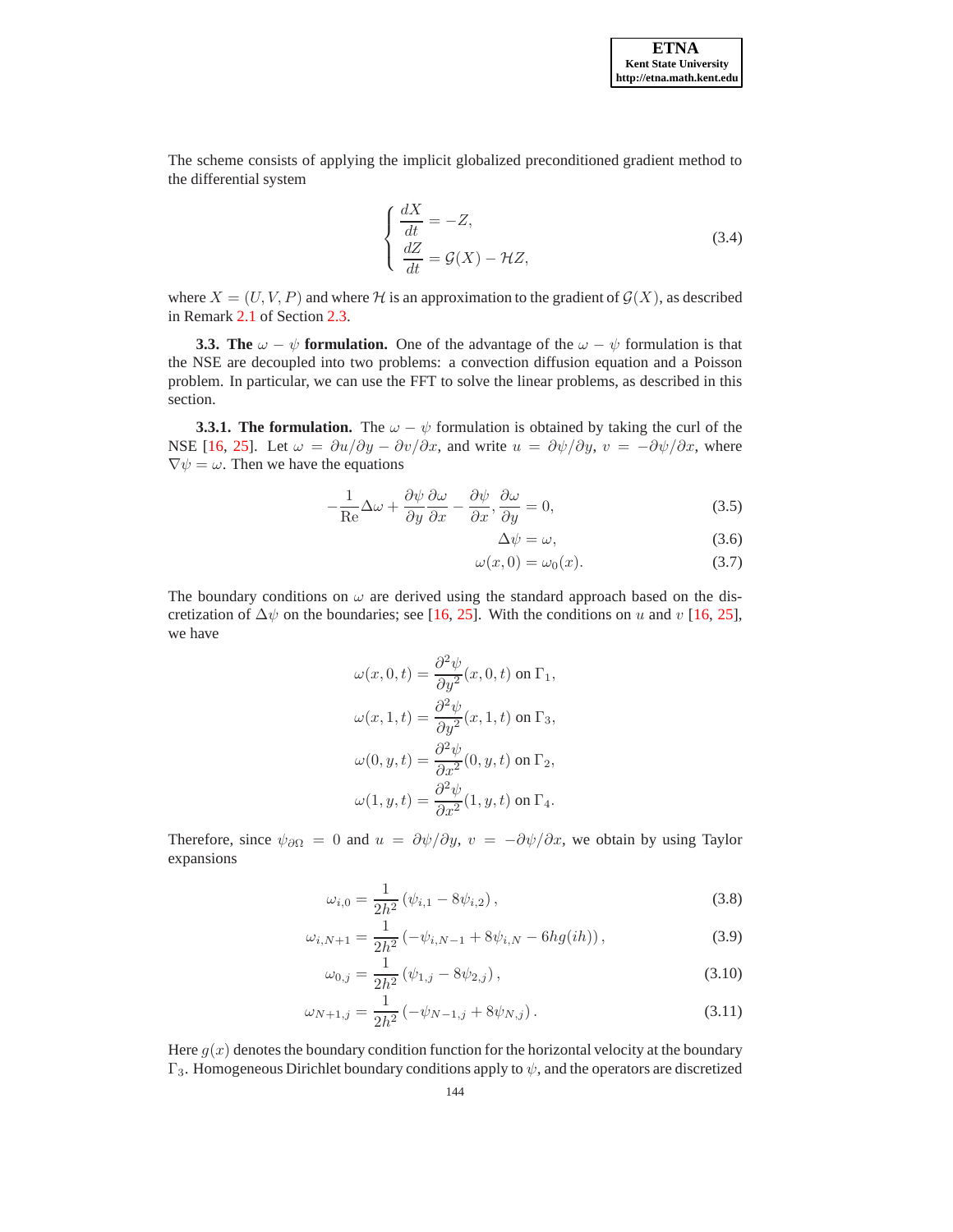by second order centered schemes on a uniform mesh composed by  $N$  points in each direction of the domain of step-size  $h = 1/(N + 1)$ . The total number of unknowns is then  $2N^2$ .

The boundary conditions on  $\omega$  are implemented iteratively according to the relations [\(3.8\)](#page-8-0)–[\(3.11\)](#page-8-1), making the finite difference scheme second order accurate.

**3.3.2. Implementation.** With  $(3.8)$ – $(3.11)$ , we can compute the boundary conditions for  $\omega$ . We denote by  $\partial_x^h(\psi)$ ,  $\partial_y^h(\psi)$ , and  $\partial_{\Delta}^h(\psi)$  the contributions of the boundary conditions to the discretization operators of  $\partial_x$ ,  $\partial_y$ , and  $-\Delta$ . The problem to solve is

$$
F_1(\omega, \psi) = \frac{1}{\text{Re}} \left( A\omega + \partial_{\Delta}^h(\psi) \right) + D_y \psi \left( D_x \omega + \partial_x^h(\psi) \right) - D_x \psi \left( D_y \omega + \partial_y^h(\psi) \right) = 0,
$$
  

$$
F_2(\omega, \psi) = A\psi + \omega = 0.
$$

Here A is the discretization matrix of  $-\Delta$ , and  $D_x$  and  $D_y$  are the discretization matrices of  $\partial_x$  and  $\partial_y$  respectively. The problem to solve is then

$$
F(\omega, \psi) = \begin{bmatrix} F_1(\omega, \psi) \\ F_2(\omega, \psi) \end{bmatrix} = \begin{bmatrix} 0 \\ 0 \end{bmatrix}.
$$

For convenience, we set  $X = (\omega, \psi)$ . Now, as we did for the primary variables formulation, we return to the dynamical system framework of the method: we set

$$
\mathcal{G}(\omega,\psi) = \begin{bmatrix} A^{-1}F_1(\omega,\psi) \\ A^{-1}F_2(\omega,\psi) \end{bmatrix},
$$

and we consider the evolutionary system

$$
\begin{cases}\n\frac{dX}{dt} = -Z, \\
\frac{dZ}{dt} = \mathcal{G}(X) - \mathcal{H}Z,\n\end{cases}
$$
\n(3.12)

where  $HZ$  is an approximation of the gradient of  $\mathcal{G}(X)$  at Z, as described in Remark [2.1.](#page-3-2) Here, A is the classical pentadiagonal finite difference matrix for the Laplace operator on a square, and linear systems with A can be cheaply solved using fast solvers such as FFT or multigrid. In this paper, we will use the FFT.

# <span id="page-9-0"></span>**4. Numerical results.**

**4.1. General implementation of the algorithm.** We now list the information required by the GIPR method:

- The positive integer  $M$ .
- The parameters  $\gamma$  and  $\eta_k$ .
- The initial value of the descent parameter  $\lambda_0$ .
- The merit function. We use the Euclidian norm of the residual  $||F(X)||_2$ .
- The accuracy of the global method: the solution is considered accurate when  $||F(X)||_2 < 10^{-6}.$
- The accuracy imposed for solving the preconditioning equation

$$
\frac{F(x^k + \tau z) - F(x^k)}{\tau} - F(x^k) = 0,
$$

which is characterized by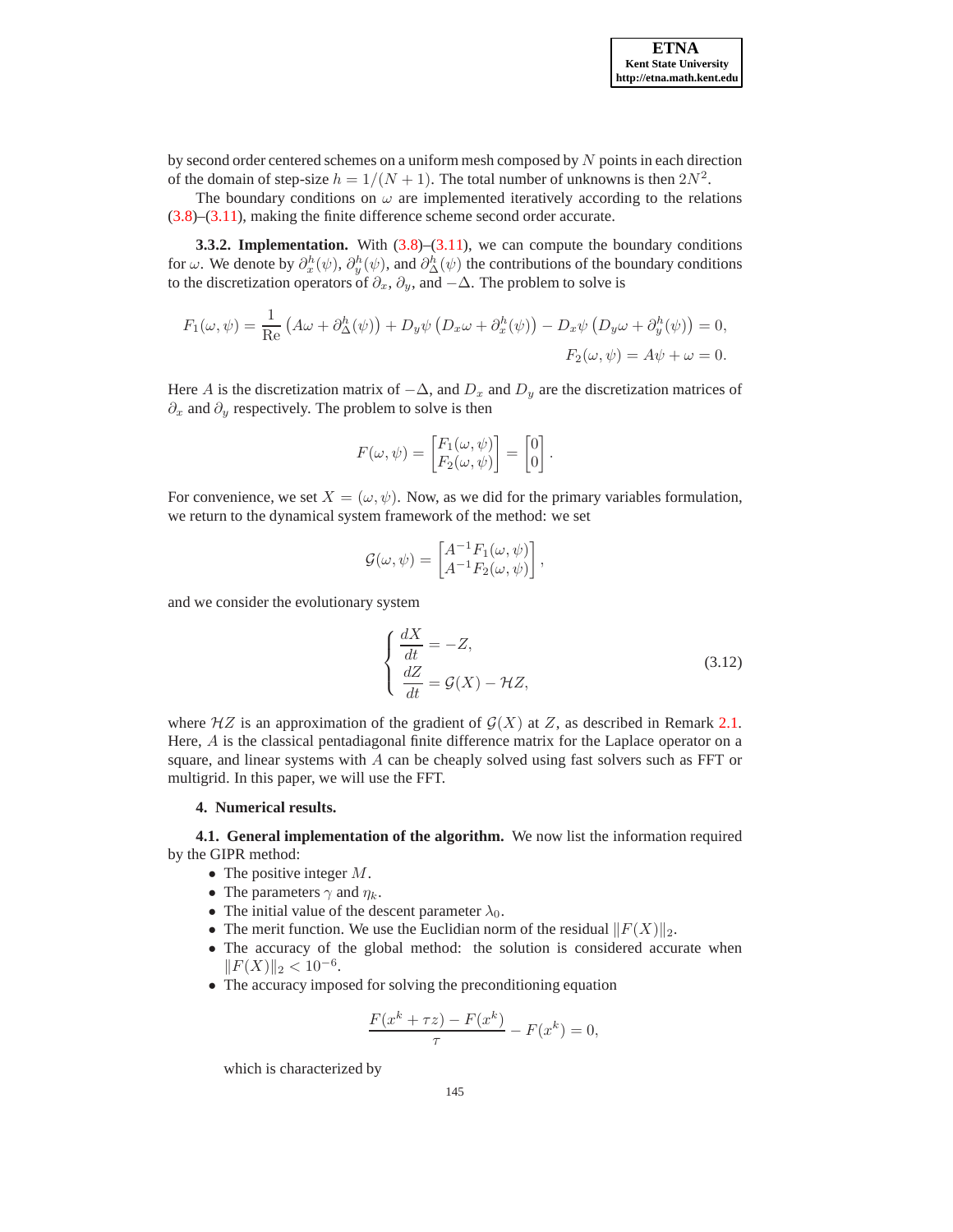- **–** The choice of the optimization method 1. In our implementation we have used the Enhanced Cauchy 2 as discussed above.
- **–** The number  $\tau$ . We set  $\tau = 10^{-8}$ .
- **–** The number of iteration nprec, which can vary at each step. We choose to increase nprec as the norm of the residual  $r^k = F(x_k)$  decreases in order to improve the preconditioning near the solution:

Adaptive computation of nprec:

 $n$ prec<sub>0</sub> given for  $k = 0, \ldots$  until convergence if  $\|r^k\|_2 < 0.1$  then  $\text{nprec} = \text{ceil} \times (-\log_{10}(\Vert r^k \Vert_2) + 1) \times \text{nprec}_0.$ 

The reasoning behind the decision to improve the quality of the preconditioner near the solution is this: near an isolated solution, the merit function  $f$  is strictly convex, and hence it makes sense to reduce the condition number of the approximated positive-definite Hessian of f in the neighborhood of the solution. This is achieved by increasing nprec as the norm of the residual, i.e., the value of the merit function, is reduced.

**4.2. Computation of steady states of NSE.** We now present the numerical solution of the steady state of the two-dimensional driven cavity for different Reynolds numbers. Our results agree with those in the literature [\[3,](#page-14-6) [7](#page-14-7), [15,](#page-15-16) [18](#page-15-17), [19,](#page-15-18) [24](#page-15-19), [28](#page-15-20)[–30](#page-15-21)] (see figures and tables below); and to prove the robustness of the solution method, we take as the initial guess the solution of the Stokes problem, which becomes farther from the steady state as the Reynolds number increases. We will pay special attention to the solution of NSE in the  $\omega - \Psi$  formulation. However, let us mention that the scheme applies also to NSE in primary variables  $(U - P)$ , the linear solver being a Stokes solver. The crucial practical point is to have at our disposal a fast solver for the linear problems: FFT or multigrid for the  $\omega - \Psi$  formulation and multigrid Uzawa [\[7\]](#page-14-7) for the  $U - P$  formulation.

As we see in our results, the globalization strategy is important while the residual is not small enough. Furthermore, the preconditioning makes sense "close to the solution." For that reason, we choose to activate the preconditioning progressively as the residual decreases by increasing the number of inner iterations in the solution of the preconditioning step (step 1 of the scheme). This allows us to obtain fast convergence at the end while saving computational time at the beginning.

We observe that the number of outer iterations increases with the Reynolds number but not so much with the dimension of the problem. In all cases, the first part of the convergence process is devoted to "maintaining" the iterates in a neighborhood of the solution. All the computations have been done with MATLAB 7 on a 2Ghz dual core PC with two gigabytes of RAM.

We now present the parameters of the scheme that we used for solving the flow in cavity  $B$  and also in cavity  $A$  for the stream function-vorticity formulation of NSE.  $N$  is the number of discretization points in each direction of the domain. We give the parameter values in Tables [4.1–](#page-10-0)[4.2.](#page-11-0)

<span id="page-10-0"></span>

| TABLE<br>4 I |  |
|--------------|--|
| Cavity<br>к  |  |

| Re | $\sim$                                                                         |  | $M$ nprec <sub>o</sub> Prec. Method | Adapted nprec $\alpha_0$ |                 |
|----|--------------------------------------------------------------------------------|--|-------------------------------------|--------------------------|-----------------|
|    | $\overline{1000}$ $\overline{127}$ $\overline{9} \times 10^{2}$ $\overline{2}$ |  | Enhanced Cauchy 2 yes               |                          | 10              |
|    | 2000 $127 \quad 9 \times 10^{11} \quad 2$                                      |  | Enhanced Cauchy 2 yes               |                          | 10 <sup>4</sup> |
|    | $5000 \quad 255 \quad 9 \times 10^2 \quad 2$                                   |  | Enhanced Cauchy 2 yes               |                          | 10 <sup>4</sup> |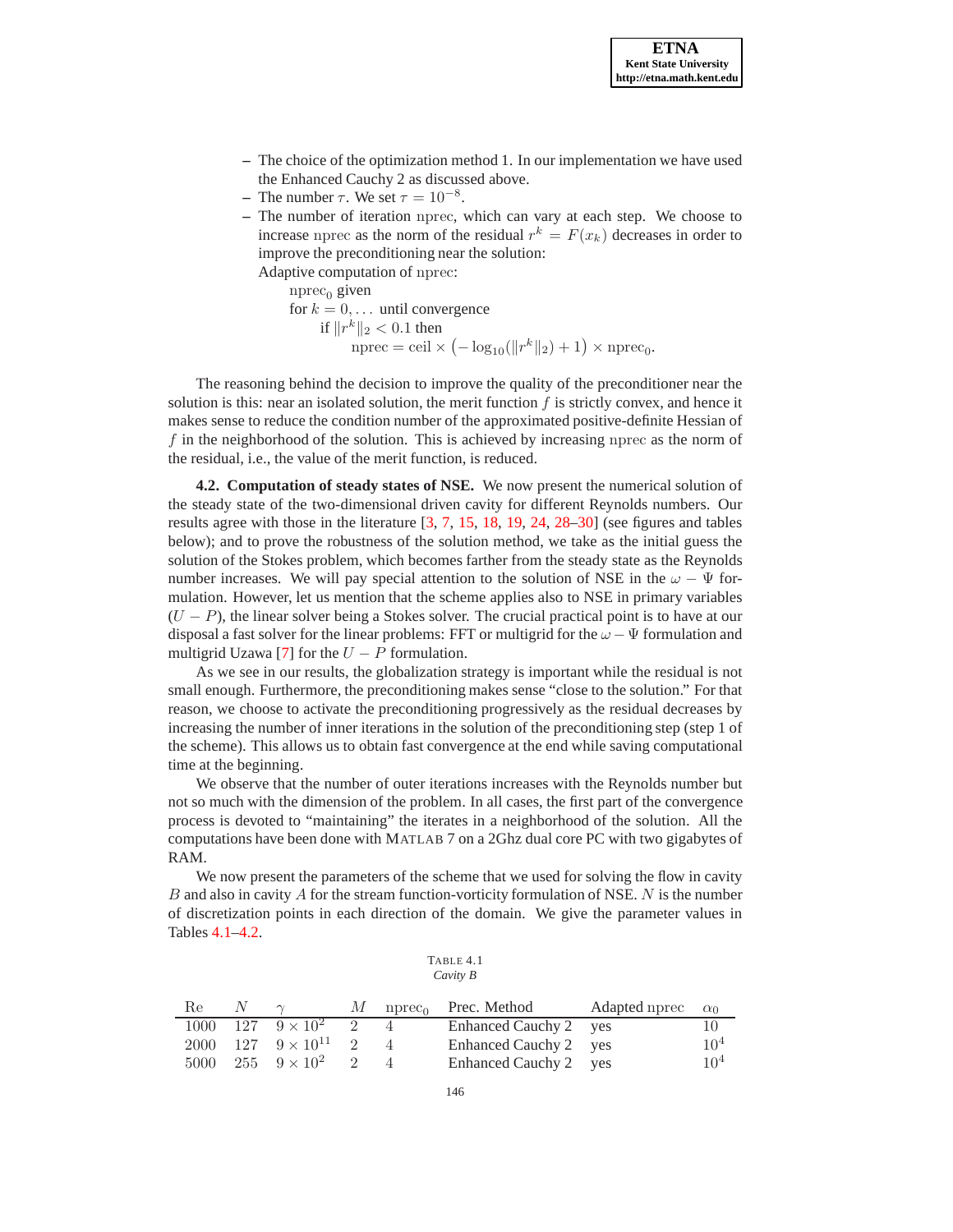#### <span id="page-11-0"></span>TABLE 4.2 *Cavity A*

| Re- | N |                                              |  | $M$ nprec <sub>0</sub> Prec. Method | Adapted nprec $\alpha_0$ |        |
|-----|---|----------------------------------------------|--|-------------------------------------|--------------------------|--------|
|     |   | $1000 \quad 127 \quad 9 \times 10^2 \quad 2$ |  | Enhanced Cauchy 2 yes               |                          | T0     |
|     |   | 3200 255 $9 \times 10^6$ 2 4                 |  | Enhanced Cauchy 2 yes               |                          | $10^4$ |

The results are reported in Figures [4.1](#page-11-1)[–4.3.](#page-13-0) Most of the work is done at the beginning of the iterations, while the globalization is acting to stabilize the iterates. This phenomenon is amplified as the Reynolds number Re becomes large. An acceleration of the convergence is obtained when the residual is small enough, since nprec increases. The shapes of the solutions are identical with that of the literature, such as in [\[3](#page-14-6), [7,](#page-14-7) [15,](#page-15-16) [16](#page-15-15), [18](#page-15-17), [19,](#page-15-18) [24,](#page-15-19) [28](#page-15-20)[–30\]](#page-15-21); particularly, the special values agree.



<span id="page-11-1"></span>FIGURE 4.1. *Convergence history (residual norm versus iterations): First row, Cavity B,* Re = 1000 *(left), and* Re = 2000 *(right); second row, cavity A,* Re = 1000 *(left), and* Re = 3200 *(right).*

We also report some special values of the solution for Cavity B and  $Re = 5000$  in Table [4.3,](#page-14-8) where we also compare them with results in the literature.

**4.3. Solution of NSE in primary variables.** We now present the numerical results for the solution of the steady-state NSE in primary variables. We change the value of  $\gamma$  during the iterations in order to increase the non-monotonicity of the GIPR as follows

if 
$$
||r^k|| < 10^{-3}
$$
 then  $\gamma = 0.9$ .  
147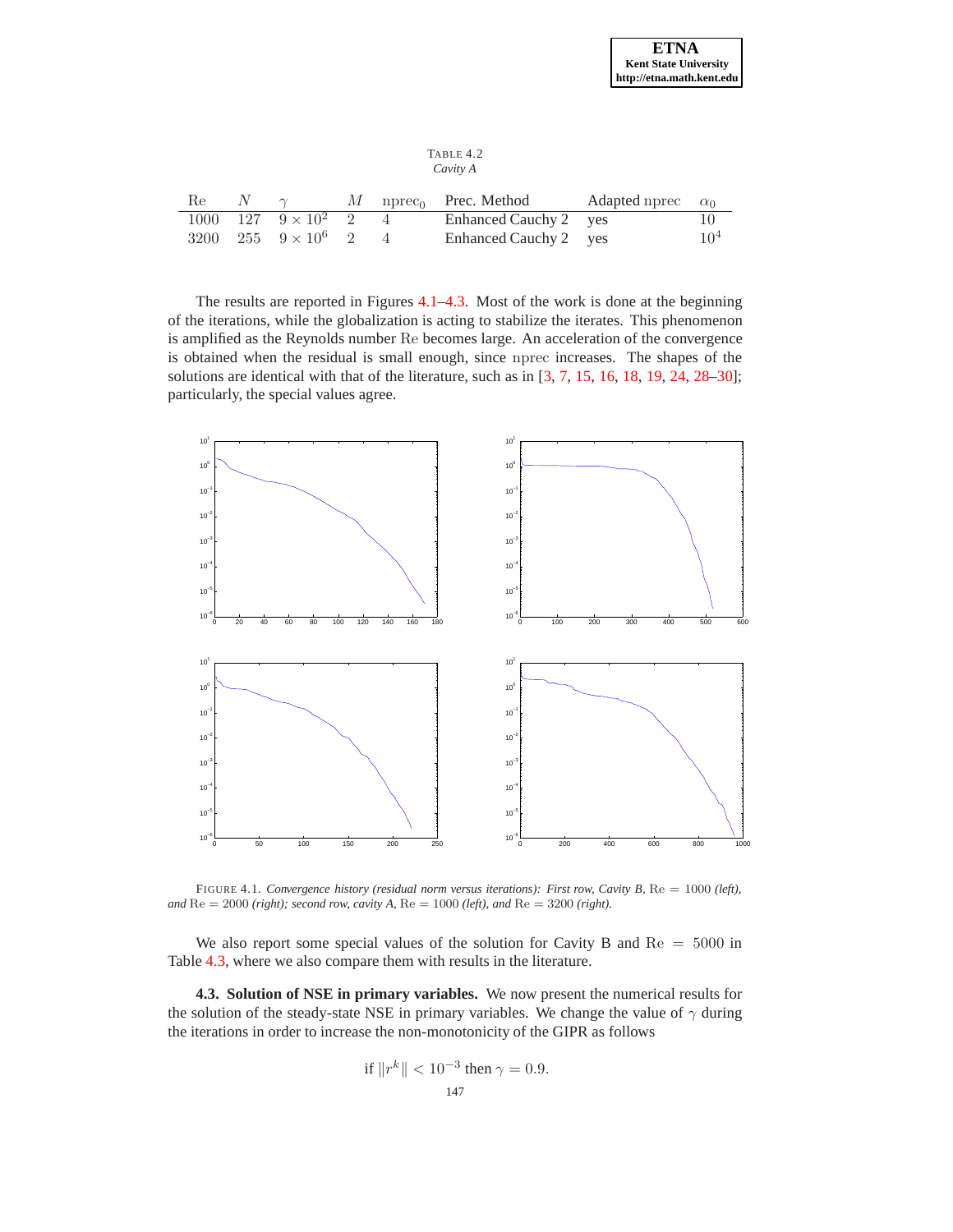



FIGURE 4.2. *Steady-state NSE,* Re = 5000*, N=255. Residual norm versus iterations (top left), isolines of the vorticity (top right), isolines of the kinetic energy (bottom left), and median values of the horizontal and of the vertical velocity (bottom right).*

This practical choice reduces the number of line searches (backtrackings) near the solution, and so it reduces the overall computational effort for convergence. In Table [4.4,](#page-14-9) we present the numerical solution of the cavity B problem for  $Re = 400$  and  $Re = 1000$ . The level curves of the pressure, the vorticity, the kinetic energy and the stream function agree with those in the literature. Notice that fewer iterations are required for convergence than are needed for the same example using the stream-vorticity formulation. This is due mainly to the fact that the boundary conditions are implemented exactly for the primary variables formulation, whereas they are approximated iteratively for the stream-vorticity formulation. However, the computational effort required at each iteration of the primary variables formulation is greater than that needed for the stream-vorticity formulation. Indeed, in the first case a coupled system of  $3N^2$  variables needs to be solved, whereas two systems of  $N^2$  variables need to be solved in the second case; see Section [3.](#page-6-0)

**5. Concluding remarks.** We have presented a robust scheme to solve steady fluid flows that involves an implicit preconditioned search direction to approximate the Newton direction directly. Our approach is in sharp contrast with the classical Newton type schemes (e.g., Newton-Krylov [\[21\]](#page-15-9), defect corrections [\[31\]](#page-15-8)) in which the nonlinear problem is linearized at every Newton iteration and a preconditioner is developed for the inner linear solver in the standard way. Here, we propose to avoid the linearization process by preconditioning (implicitly) the nonlinear problem. The efficiency of the scheme is increased when a fast solver is used for the preconditioned linear system. The results we obtain on the numerical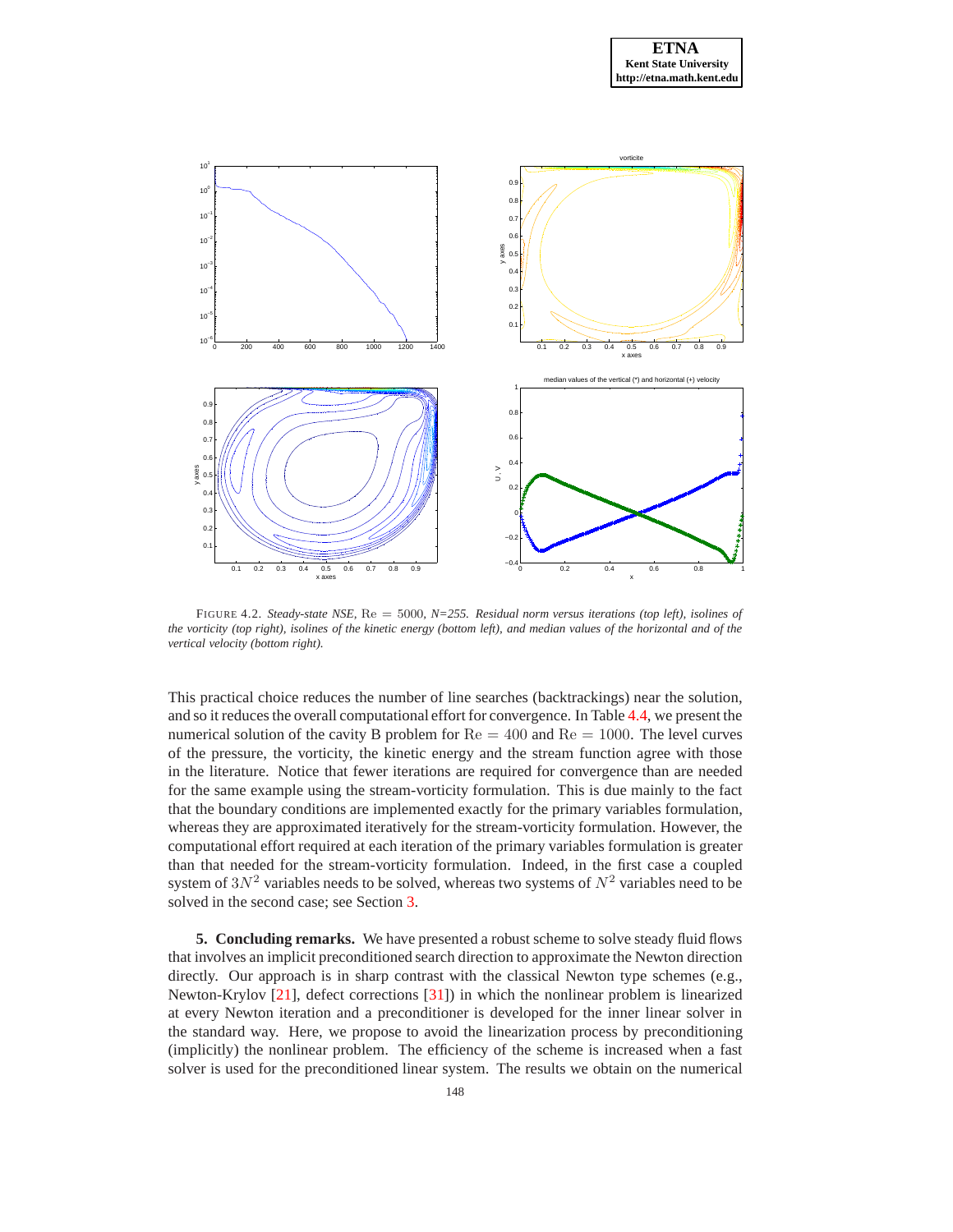



<span id="page-13-0"></span>FIGURE 4.3. *Steady-state NSE, Cavity B,* Re = 5000*, N=255 isolines of the stream function.*



FIGURE 4.4. *Convergence history (residual norm versus iterations), Cavity B, N=63,* Re = 400 *(left) and N=127,* Re = 1000 *(right).*

solution of NSE, by adding a globalization strategy, show that the proposed method is robust. As it has been already established, it is harder to solve directly the steady-state NSE than to compute the steady state by time marching schemes applied to the evolutionary equation.

The new method is also flexible since the choice of the preconditioning step is completely free. We would like to stress that the preconditioned globalized spectral residual method can be applied to a large number of scientific computing problems, especially when no (simple) preconditioner can be built, such as in Computational Fluid Dynamics (CFD), and also in numerical linear algebra when solving Riccati matrix equations or some other nonlinear matrix problems. These are topics that deserve further investigation.

**Acknowledgments.** This work was supported by SIMPAF project from INRIA futurs.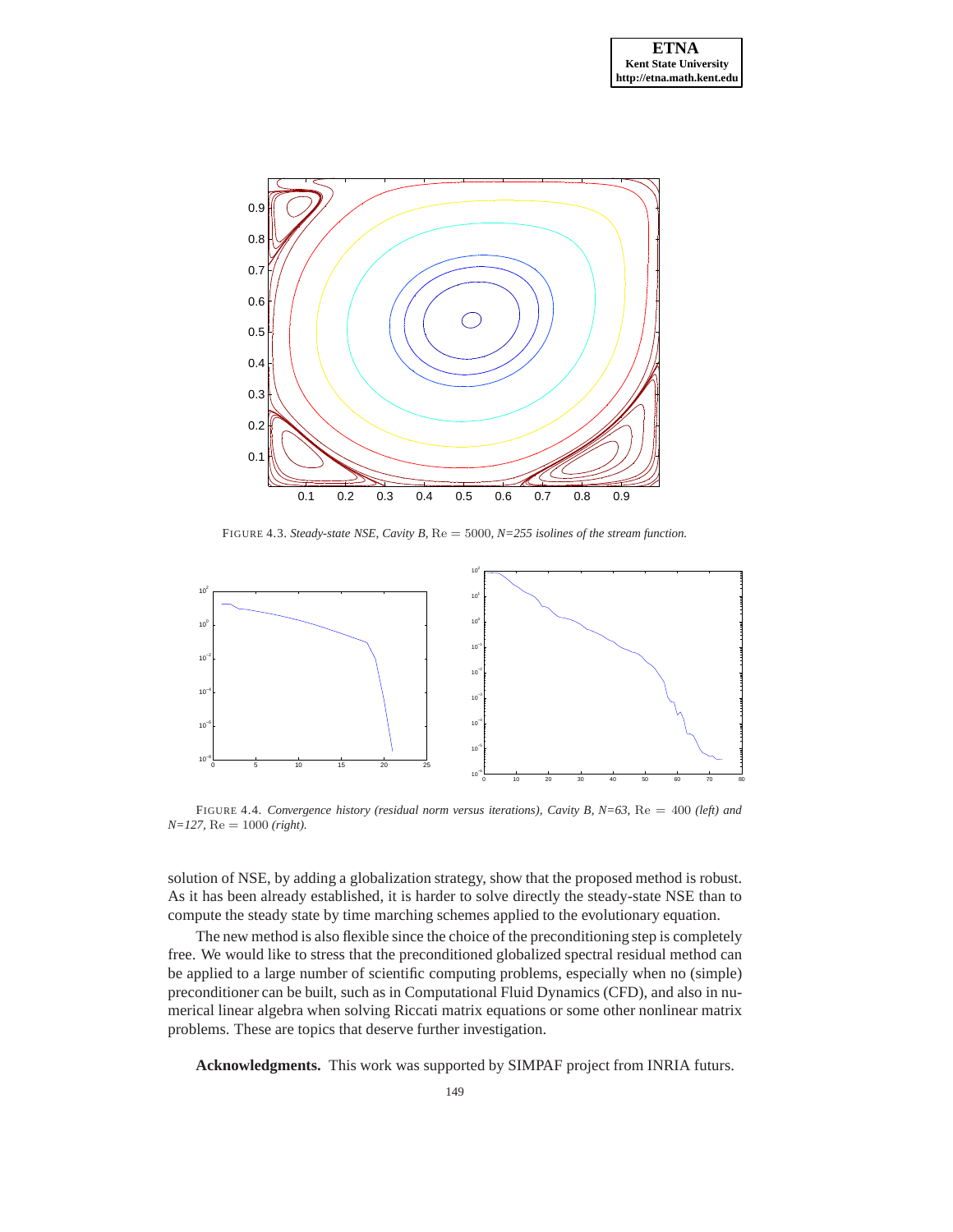|                    | <b>IGPR</b>             | <b>IGPR</b>            | Shen [29]                | Pascal [24]            |
|--------------------|-------------------------|------------------------|--------------------------|------------------------|
| Formulation        | $\omega - \psi$         | $\omega - \psi$        | U, P                     | U, P                   |
| Discretization $x$ | <b>FD</b>               | <b>FD</b>              | Spectral                 | <b>FEM</b>             |
| Grid / Mesh        | $127 \times 127$        | $255 \times 255$       | $33\times33$             | $129 \times 129$       |
| $\Delta t$         |                         |                        | $0.03\,$                 | $0.05\,$               |
| <b>Vortex</b>      |                         |                        |                          |                        |
| $\boldsymbol{x}$   | 0.5234                  | 0.51953                | 0.516                    | 0.5390                 |
| $\boldsymbol{y}$   | 0.539                   | 0.539                  | 0.531                    | 0.5313                 |
| $\psi$             | $-0.07761$              | $-0.085211$            | $-0.08776$               | $-0.0975$              |
| $\omega$           | $-1.2687$               | $-1.3866$              |                          | $-2.169$               |
| Vortex $(B L)$     |                         |                        |                          |                        |
| $\boldsymbol{x}$   | 0.078125                | 0.078125               | 0.094                    | 0.0859                 |
| $\mathcal{Y}$      | 0.125                   | 0.125                  | 0.094                    | 0.1172                 |
| $\psi$             | $6.8393 \times 10^{-4}$ | $7.95 \times 10^{-4}$  | $7.5268 \times 10^{-4}$  | $6.723 \times 10^{-4}$ |
| $\omega$           | 0.7468                  | 0.844                  |                          | 0.7310                 |
| Vortex $(B R)$     |                         |                        |                          |                        |
| $\boldsymbol{x}$   | 0.8203                  | 0.8164                 | 0.922                    | 0.8047                 |
| $\boldsymbol{y}$   | 0.08593                 | 0.082                  | 0.094                    | 0.0781                 |
| $\psi$             | $1.8528 \times 10^{-3}$ | $2.041 \times 10^{-3}$ | $0.77475 \times 10^{-3}$ | $2.42 \times 10^{-3}$  |
| $\omega$           | 1.42177                 | 1.58687                |                          | 2.009                  |
| Vortex $(T L)$     |                         |                        |                          |                        |
| $\boldsymbol{x}$   | 0.07812                 | 0.0859                 | 0.078                    | 0.0781                 |
| $\boldsymbol{y}$   | 0.9062                  | 0.9101                 | 0.92                     | 0.906                  |
| $\psi$             | $5.6645 \times 10^{-4}$ | $7.149 \times 10^{-4}$ | $6.778 \times 10^{-4}$   | $7.86 \times 10^{-4}$  |
| $\omega$           | 0.88813                 | 1.098                  |                          | 1.159                  |

<span id="page-14-8"></span>TABLE 4.3 *Cavity B.* Re = 5000

<span id="page-14-9"></span>TABLE 4.4 *Cavity B.*

| Re-                                 |  |  | $\gamma_0$ M nprec <sub>0</sub> Prec. Method | Adapted nprec $\alpha_0$ |                 |
|-------------------------------------|--|--|----------------------------------------------|--------------------------|-----------------|
| $400 \t 63 \t 10^4 \t 2$            |  |  | Enhanced Cauchy 2 yes                        |                          | $10^2$          |
| $1000 \quad 127 \quad 10^4 \quad 2$ |  |  | Enhanced Cauchy 2 yes                        |                          | 10 <sup>4</sup> |

#### REFERENCES

- <span id="page-14-3"></span>[1] F. ALVAREZ, H. ATTOUCH, J. BOLTE, AND P. REDONT, *A second-order gradient-like dissipative dynamical system with hessian-driven damping. application to optimization and mechanics*, J. Math. Pures Appl., 81 (2002), pp. 747–779.
- <span id="page-14-0"></span>[2] J. BARZILAI AND J. M. BORWEIN, *Two-point step size gradient methods*, IMA J. Numer. Anal., 8 (1988), pp. 141–148.
- <span id="page-14-6"></span>[3] M. BEN-ARTZI, J.-P. CROISILLE, D. FISHELOV, AND S. TRACHTENBERG, *A pure-compact scheme for the streamfunction formulation of Navier-Stokes equations*, J. Comput. Phys., 205 (2005), pp. 640–664.
- <span id="page-14-4"></span>[4] C. BREZINSKI AND J.-P. CHEHAB, *Nonlinear hybrid procedures and fixed point iterations*, Numer. Funct. Anal. Optim., 19 (1998), pp. 465–487.
- <span id="page-14-1"></span>[5] P. BROWN AND Y. SAAD, *Hybrid Krylov methods for nonlinear systems of equations*, SIAM J. Sci. Comput., 11 (1990), pp. 450–481.
- <span id="page-14-2"></span>[6] , *Convergence theory of nonlinear Newton-Krylov algorithms*, SIAM J. Optim., 4 (1994), pp. 297–330.
- <span id="page-14-7"></span>[7] C.-H. BRUNEAU AND C. JOURON, *An efficient scheme for solving steady incompressible Navier-Stokes equations*, J. Comput. Phys., 89 (1990), pp. 389–413.
- <span id="page-14-5"></span>[8] A. CAUCHY, *Méthodes générales pour la résolution des systèmes d'équations simultanées*, C. R. Acad. Sci.